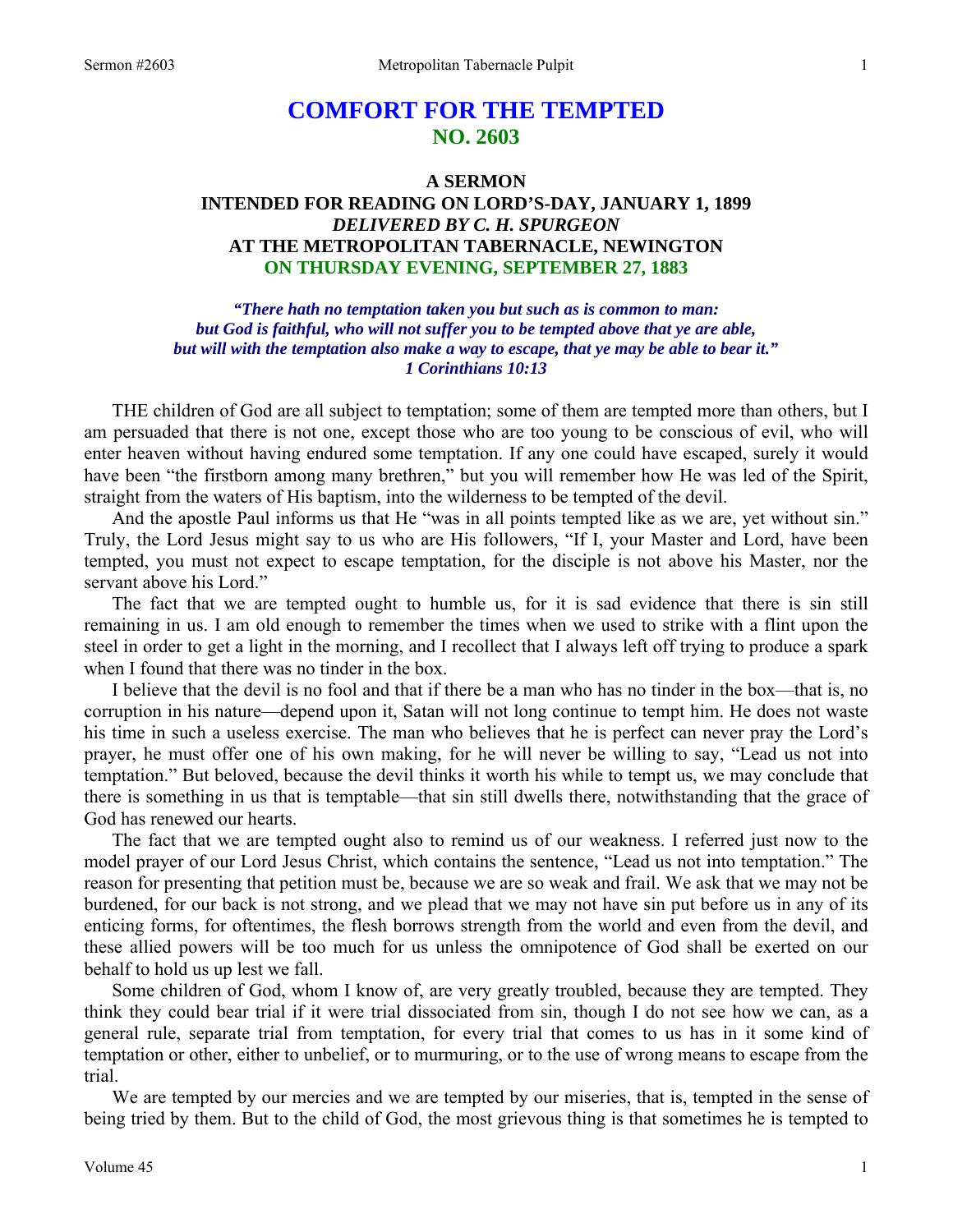do or say things which he utterly hates. He has set before him, in a pleasant aspect, sins which are perfectly abhorrent to him. He cannot bear the very name of them. Yet Satan comes and holds before the child of God the unclean meats which he will never touch.

 And I have known the devil to tempt the people of God by injecting into their mind blasphemous thoughts, hurling them into their ears as with a hurricane. Ay, even when you are in prayer, it may happen to you that thoughts the very opposite of devotional will come flocking into your brain. A little noise in the street will draw you off from communion with God, and almost before you are aware of it, your thoughts, like wild horses, will have gone galloping over hill and dale, and you hardly know how you shall ever catch them again.

 Now, such temptations as these are dreadfully painful to a child of God. He cannot bear the poisoned breath of sin and when he finds that sin stands knocking at his door, shouting under his window, pestering him day and night, as it has occurred with some—I hope not with many—then he is sorely beset and is grievously troubled.

 It may help such a person if I remind him that there is no sin in being tempted. The sin is that of the tempter, not of the tempted. If you resist the temptation, there is something praiseworthy about your action. There is nothing praiseworthy about the temptation, that is evil and only evil, but you did not tempt yourself, and he that tempted you must bear the blame of the temptation.

 You are evidently not blameworthy for thoughts that grieve you. They may prove that there is sin still remaining in you, but there is no sin in your being tempted. The sin is in your yielding to the temptation, and blessed shall you be if you can stand up against it. If you can overcome it, if your spirit does not yield to it, you shall even be blessed through it. "Blessed is the man that endureth temptation." There is a blessedness even in the temptation, and though for the present it seems not to be joyous, but grievous, nevertheless, afterward, it yields blessed fruit to those who are exercised thereby.

 Moreover, there are worse things in this world than being tempted with painful temptations. It is much worse to be tempted with a pleasant temptation—to be gently sucked down into the destroyer's mouth—to be carried along the smooth current, afterwards to be hurled over the cataract. This is dreadful, but to fight against temptation—this is good.

 I say again that there are many worse things than to be tried with a temptation that arouses all the indignation of your spirit. An old divine used to say that he was more afraid of a sleeping devil than he was of a roaring one, and there is much truth in that observation. For when you are left quite alone and no temptation assails you, you are apt to get carnally secure and boastfully to say, "I shall never be moved."

 I think no man is in such imminent danger as the man who thinks that there is no danger likely to befall him, so that anything that keeps us on the watchtower, even though it is in itself evil, is, so far, overruled for good. The most dangerous part of the road to heaven is not the Valley of the Shadow of Death. We do not find that Christian went to sleep there when the hobgoblins were all about him and when he found it hard to feel the path and keep to it. But when he and Hopeful came to the Enchanted Ground, "whose air naturally tended to make one drowsy," then were the pilgrims in great peril until Christian reminded his fellow traveler that they were warned by the shepherds not to sleep when they came to that treacherous part of the way.

 I think, then, that to be tempted with painful temptations, those that goad the spirit almost to madness—bad as that trial is—grievous as it is to be borne—may be, spiritually, not the worst thing that can possibly happen to us. Of all evils that beset you, always choose that which is less than another, and as this is less than something else might be, do not be utterly driven to despair if it falls to your lot to be tempted as many before you have been.

 This will suffice by way of preface to a little talk about temptation with a view of comforting any who are sorely tempted of Satan. I know that I am speaking to many such and I would repeat to them the words of my text, "There hath no temptation taken you but such as is common to man: but God is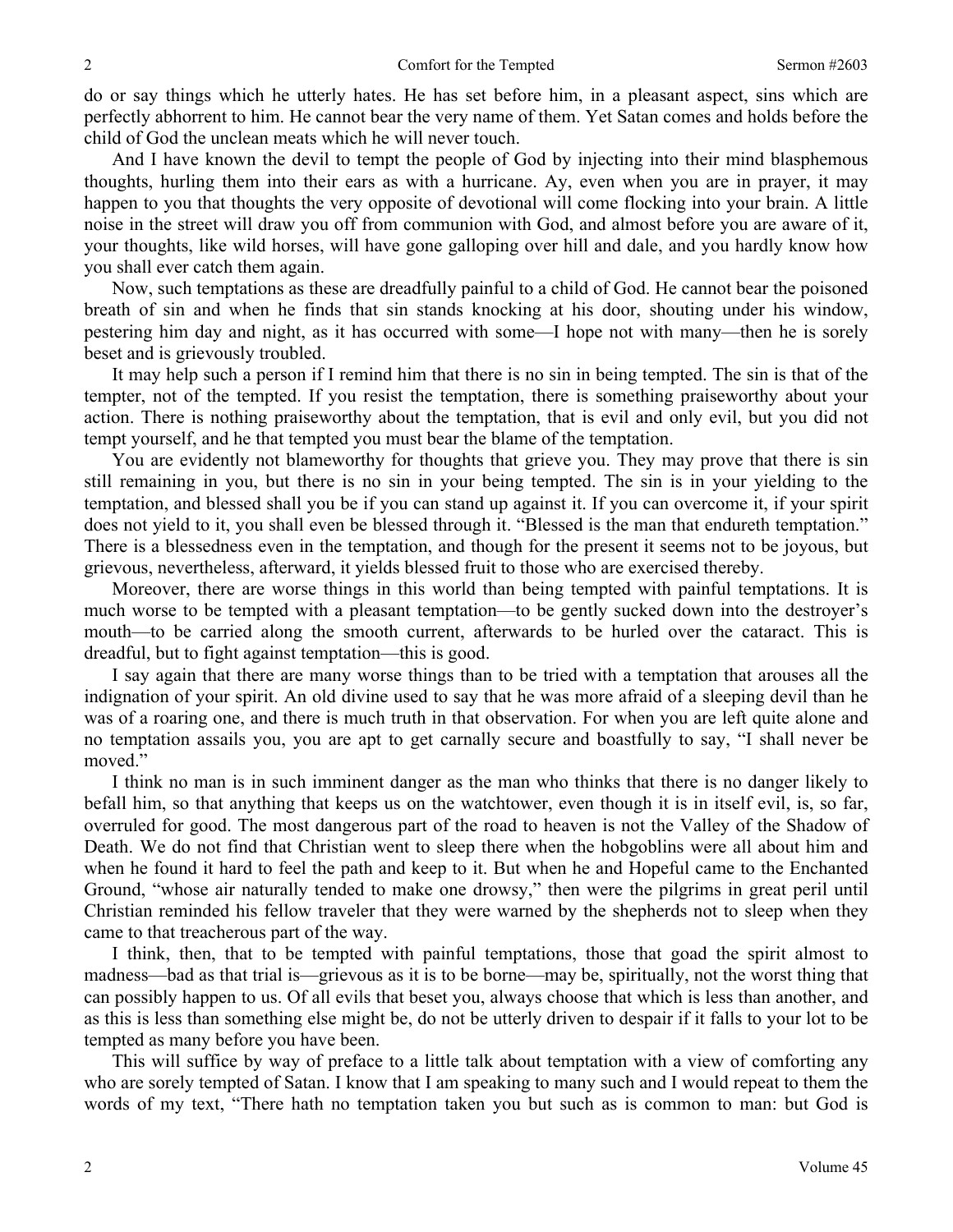Remember, dear tried friend, that you must not sit down in despair and say, "I am greatly tempted now and I am afraid that I shall be tempted worse and worse, until my feet shall slide, and I shall fall and utterly perish." Do not say as David did when he had been hunted like a partridge upon the mountains, "I shall now perish one day by the hand of Saul," but believe that the Lord, who permits you to be tempted, will deliver you in His own good time.

**I.** Here is your first comfort. THERE HAS BEEN A LIMIT IN ALL YOUR FORMER TRIALS. "There hath no temptation taken you but such as is common to man."

 Temptation has sometimes laid hold of you, like a murderer takes a man by the throat, on a sudden. It has seized you—perhaps that is as correct a word as I can use—temptation has seized you, unawares, pinioned you and seemed to grip you fast. And yet, up till now, the temptations you have had to endure have only been such as are common to man.

First, *they are such as have been endured by your fellow Christians*. I know that you are tempted to think that you are a lone traveler on a road that nobody has ever traversed before you, but if you carefully examine the track, you can discover the footprints of some of the best of God's servants who have passed along that wearisome way.

 It is a very dark lane, you say—one that might truly be called, "Cut-throat Lane." Ah! but you will find that apostles have been along that way, confessors have been that way, martyrs have been that way, and the best of God's saints have been tempted just as you now are. "Oh, but!" says one, "I am tempted, as you said a little while ago, with blasphemous and horrible thoughts."

 So was Master John Bunyan. Read his *grace Abounding to the Chief of Sinners* and see what he had to pass through. Many others have had a similar experience and among them are some of us who are alive to tell you that we know all about this special form of temptation, yet the Lord delivered us out of it.

 "Oh, but!" says another tried soul, "I have been even tempted to self-destruction." That also has not been an unusual temptation even to God's dearest saints, and though He has preserved them and kept them alive, yet they have often felt like Job when he said, "My soul chooses strangling and death rather than my life."

 "Ah!" cries another, "I am tempted to the very worst sins, the foulest sins, I should not dare to even mention to you the abominations Satan tempts me to commit." You need not tell me and I trust that you will be kept from them by the almighty power of God's Holy Spirit, but I can assure you that even the saints in heaven, if they could speak to you at this moment, would tell you that some of them were hard beset—even some of the bravest of them who walked nearest to God were hard beset by temptations which they would not have told to their fellow men, so troubled were they by them.

 Perhaps yet another friend says, "I have been actually tempted to self-righteousness, which is as great a temptation as can befall a man whose whole confidence is in Christ." Well, so was Master John Knox, that grand preacher of justification by faith. When he lay dying, he was tempted to glory in his own bravery for Christ, but he fought against that evil thought and overcame it, and so may you.

 You think that when a man is very patient, he is not tempted to impatience? Brother, the Spirit of God says, by the pen of the apostle James, "You have heard of the patience of Job." I suggest to you this question—Have you not heard of the impatience of Job? You have heard, no doubt, of the strong faith of Peter. Have you never heard of Peter's unbelief?

 God's people usually fail in the very point for which they are most famous, and the man who has the greatest renown for any work of the Spirit of God in him, so far as the Bible biographies are concerned, has usually been the man who has made a failure at just the place where he thought he was strongest. "I have been reading the life of a good man," say you, "and I am not like him." Shall I tell you why? Because the whole of his life was not written, but when the Holy Spirit writes a man's life, He gives it all.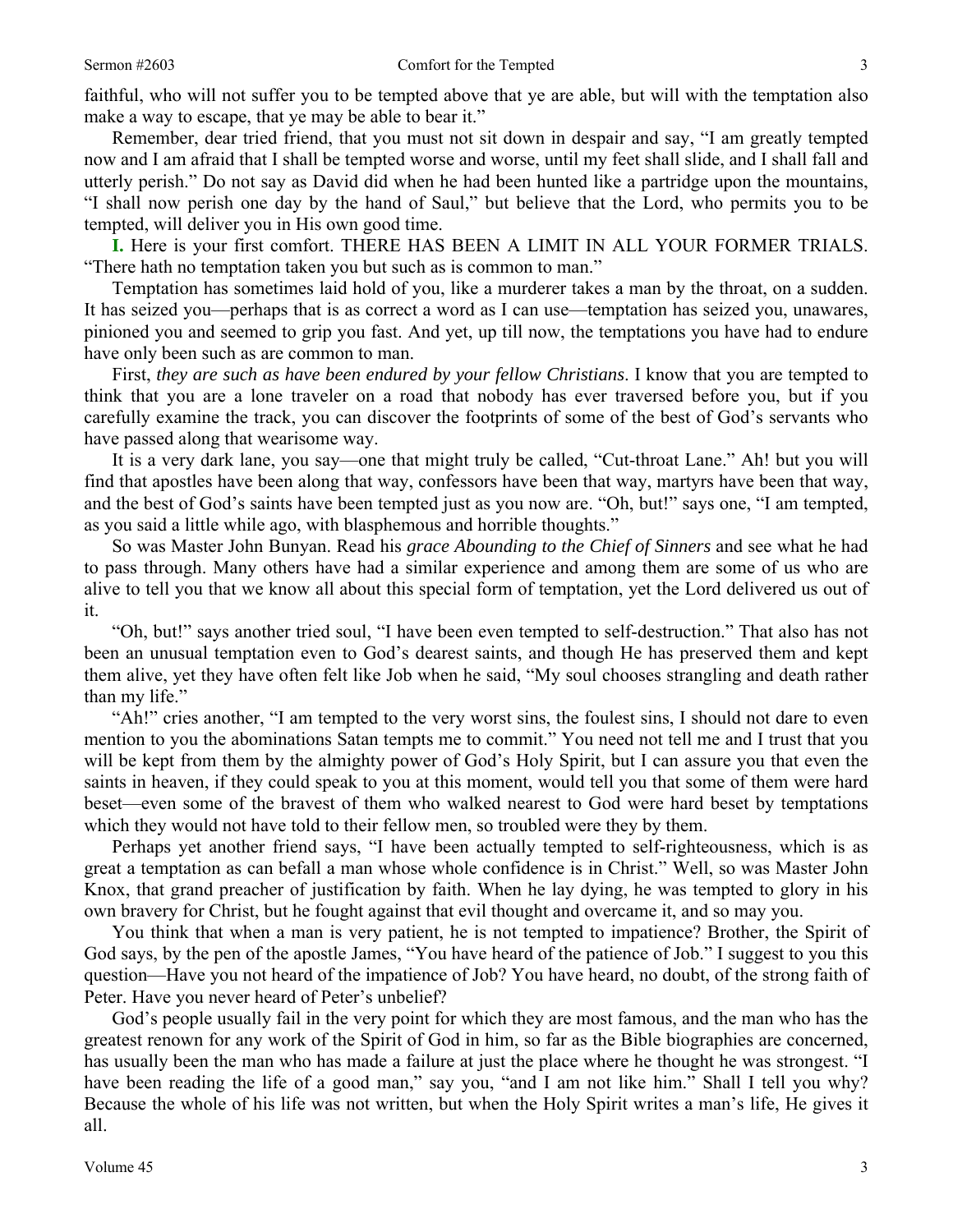When biographers write the lives of good men, of course they do not put down their inward struggles and fears, unless the subject happens to be a man like Martin Luther, whose life seemed to be all an inward struggle, and who, while he was brave without, was often a trembler within. When they write my life, they will tell you that I had strong faith, but they will not tell you all about the other side of it.

 And then you will, perhaps, get to thinking, "Oh, I cannot reach even to such a height as Mr. Spurgeon attained!" That all comes of your not knowing the inside of us, for if you knew the inside and the outside of the man who walks nearest to God—if he is a sincere, true-hearted man, he will tell you that the temptations you have to endure are just such temptations as he has had, and as he expects to have again and again, and that, as the apostle says, "There hath no temptation taken you but such as is common to man."

 Then, again, *no temptation has assailed you but such as fit for men to be tried with while they are in this state of trial.* This is not the time for the final victory, brother. This is the hour of battle and the weapons that are used against us are only such as have been employed against the armies of the faithful in all ages.

 You and I never were tempted as were the angels who kept their first estate and overcame the temptation. I cannot tell you how the prince of darkness was tempted or how he went about tempting his fellow servants from their loyalty to the great King, but of this I am sure, you were never tried with a temptation suitable to an angel. Your temptation has only been such as is suitable to a man, and *such as other men like yourself have overcome.* Others have fought valiantly against similar temptations as yours and you must do the same, yea, and you shall do the same by the power of God's Spirit resting upon you.

 It is said, in the affairs of common life, that what man has done, man can do, and that is true with regard to the spiritual life. Temptations that have been grappled with by other men, can be grappled with by you if you seek the same source of strength and seek it in the same name as they did. The strength to overcome temptation comes from God alone and the conquering name is the name of Jesus Christ.

 Therefore go forward in that strength and in that name against all your temptations. Up and at them, for they have been routed long before and you shall rout them again. Tremble not to go from fight to fight and from victory to victory, even as did the others who have gone before you and who have now entered into their rest.

> *"Once they were mourning here below, And wet their couch with tears; They wrestled hard, as we do now, With sins, and doubts, and fears."*

 If you ask them whence their victory came, they ascribe it to the resources which are as open to you as they were to them—even to the mighty working of God the Holy Spirit and the blood and righteousness of the Lord Jesus Christ. There hath no temptation happened to you but such as human beings can grapple with and overcome by the help of God.

 Again, there has no temptation hitherto happened to you but such as is common to man in this sense—that *Christ has endured it*. That great Head of manhood, that representative Man, has suffered from the very temptation which is now pestering you. "In all their affliction"—that is, the affliction of His people in the wilderness, which is just the same as yours if you are in the wilderness—"in all their affliction he was afflicted, and the angel of his presence saved them."

 He was compassed with infirmity, "a man of sorrows and acquainted with grief." To repeat the text I have already quoted, and which is so suitable here, He "was in all points tempted like as we are." "In all things it behoved him to be made like unto his brethren, that he might be a merciful and faithful high priest in things pertaining to God, to make reconciliation for the sins of the people. For in that he himself hath suffered being tempted, he is able to succour them that are tempted." He knows all about the case of each one of us and He knows how to deal with it, and how to bear us up and bear us through.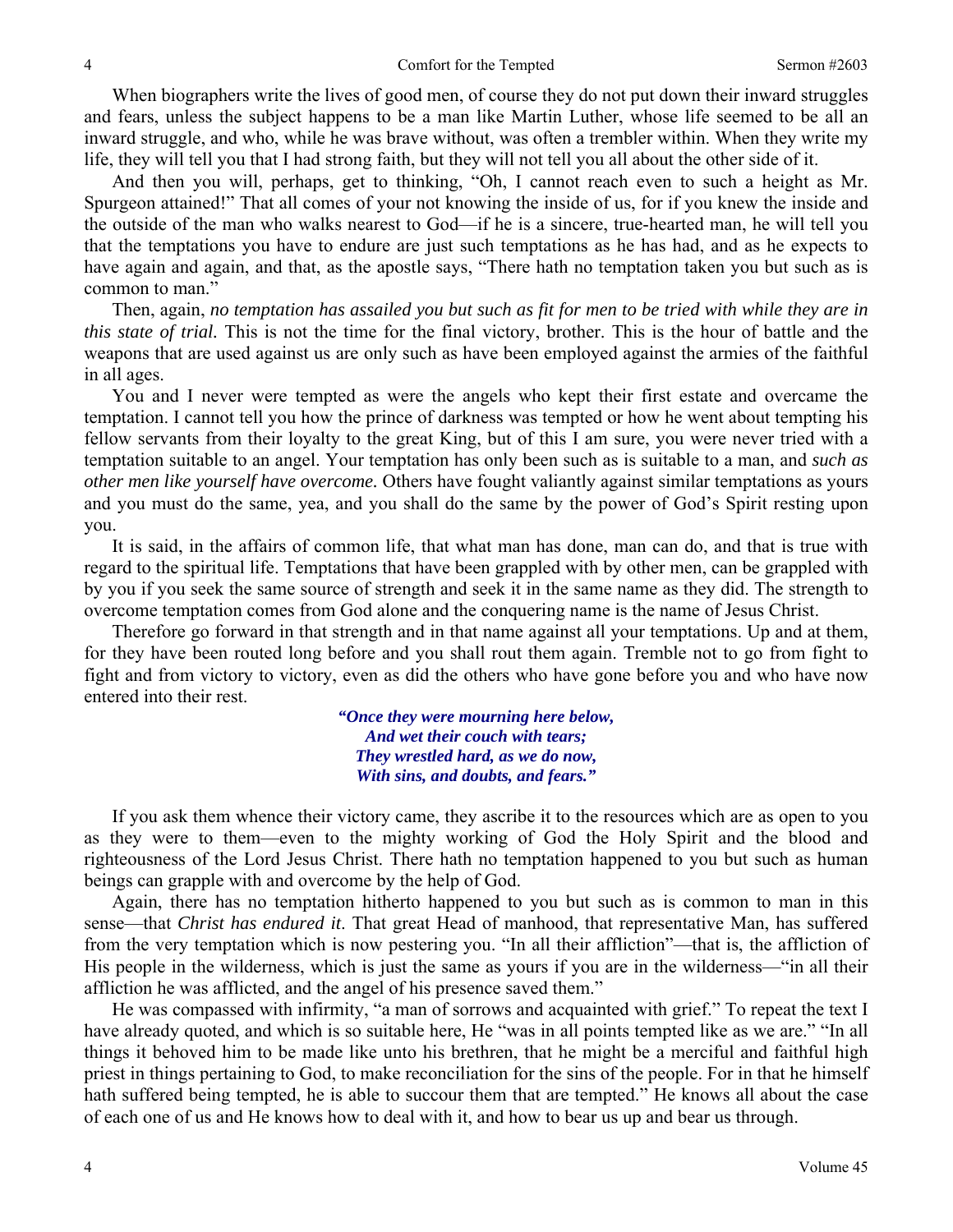So you see, dear friends, there has no temptation happened to you but such as is common to man in the sense of having been endured by men like yourselves, having been overcome by men such as you are, and having been endured and vanquished by your blessed Representative, our Lord and Savior Jesus Christ.

 Come, then, beloved, let all mystery with regard to your temptations be banished. Mystery puts an edge upon the sword of trial. Perhaps the hand that wrote upon the wall would not have frightened Belshazzar if he could have seen the body to which that hand belonged. There is no mystery about your trouble, after all. Though you did write it down as being bigger than any that ever happened to a human being before, that is not the truth—you are not an emperor in the realm of misery. You cannot truly say, "I am the man that has seen affliction above all others," for your Lord endured far more than you have ever done, and many of His saints, who passed from the stake to the crown, must have suffered much more than you have been called to undergo thus far.

**II.** Now let us turn to the second comfort revealed in our text. That is, THE FAITHFULNESS OF GOD, "There hath no temptation taken you but such as is common to man: *but God is faithful.*"

 Oh, what a blessed word is this, "God is faithful!" Therefore, *He is true to His promise*. Even Balaam said, "God is not a man, that he should lie; neither the son of man, that he should repent: hath he said, and shall he not do it ? or hath he spoken, and shall he not make it good?" One of God's promises is, "I will never leave thee, nor forsake thee." "God is faithful," so He will fulfill that promise.

 Here is one of the promises of Christ, and Christ is God, "My sheep hear my voice, and I know them, and they follow me: and I give unto them eternal life; and they shall never perish, neither shall any man pluck them out of my hand." "God is faithful," so that promise shall be fulfilled.

 You have often heard this promise, "As thy days, so shall thy strength be." Do you believe it or will you make God a liar? If you do believe it, then banish from your mind all dark forebodings with this blessed little sentence, "God is faithful."

 Notice, next, that not only is God faithful, but *He is master of the situation, so that He can keep His promise.* Note what the text says. "Who will not suffer you to be tempted above that ye are able to bear." Then you could not have been tempted if God had not suffered it to happen to you. God is far mightier than Satan.

 The devil could not touch Job except by divine permission, neither can he try and tempt you except as God allows him. He must have a permit from the King of Kings before he can tempt a single saint. Why, Satan is not allowed to keep the key of his own house, for the keys of death and of hell hang at the girdle of Christ, and without God's permission, the dog of hell cannot even open his mouth to bark at a child of God, much less can he come and worry any of the sheep whom the Lord has called by His grace into His fold.

 So, then, beloved, you have great cause for comfort from the fact that the temptation that tries you is still under the control of the faithful Creator, "who will not suffer you to be tempted above that ye are able."

That is a second reason for comfort—roll it under your tongue as a sweet morsel.

**III.** The third comfort lies in THE RESTRAINT WHICH GOD PUTS UPON TEMPTATION. He "will not suffer you to be tempted above that ye are able." The tide of trial shall rise to high-water mark and then God shall say, "Hitherto shalt thou come, but no further: and here shall thy proud waves be stayed."

 He "will not suffer you to be tempted above that ye are able." That may apply, sometimes, to *the period when the temptation comes.* I have carefully watched how God times the trials of His people. If such and such a trial had come to one of His children when he was young, I believe he could not have borne it. Or if he had lost some dear friend while he was himself sick, the double trouble would have crushed him.

 But God sends our trials at the right time and if He puts an extra burden on in one way, He takes something off in another. "He stayeth his rough wind in the day of the East wind." It is a very simple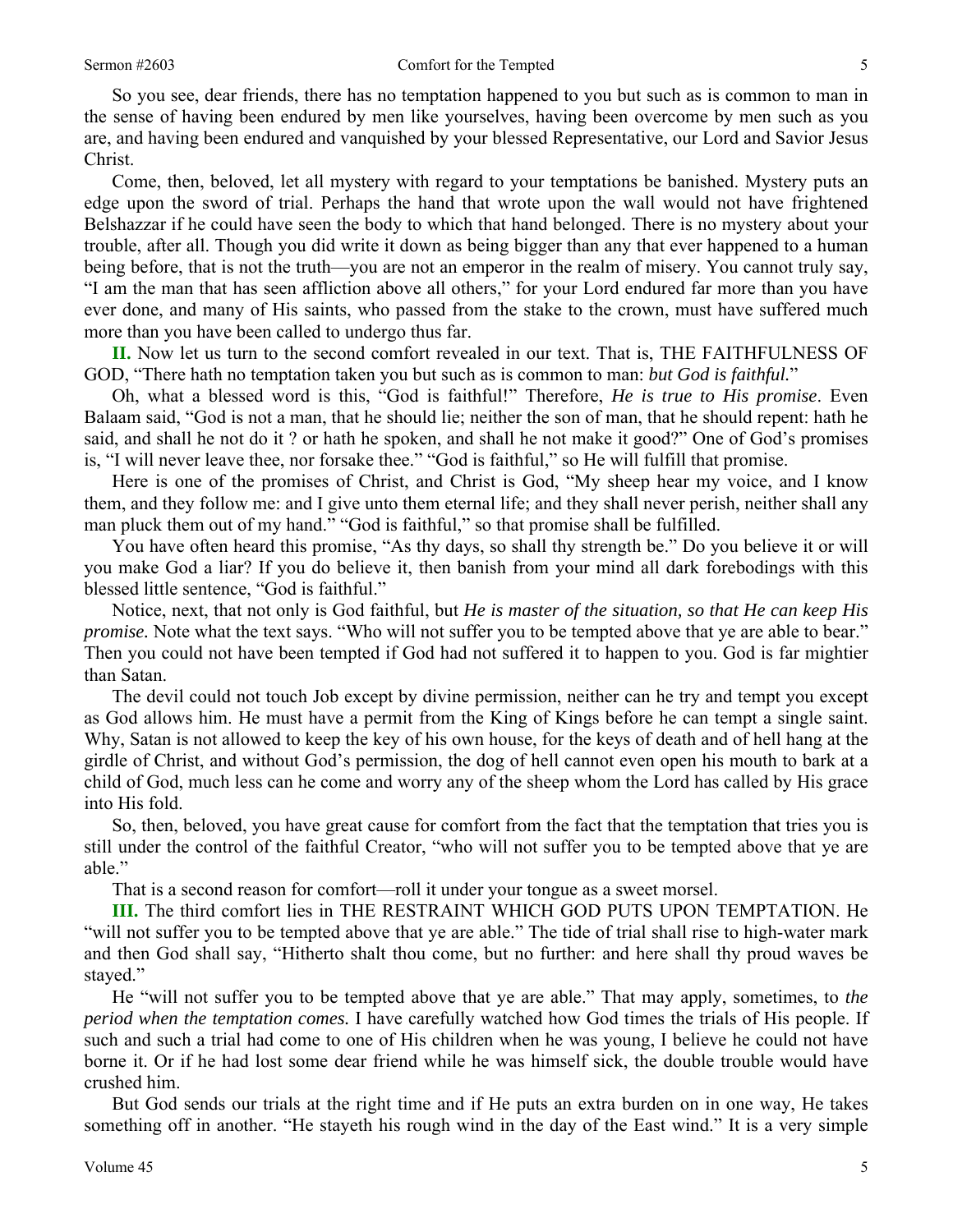thing to say, but it is true—if the wind blows from the North, it does not at the same time blow from the South. And if one set of troubles comes to a Christian man, another set of troubles generally departs from him.

 John Bradford, the famous martyr, was often subject to rheumatism and depression of spirit, in which I can greatly sympathize with him, but when he was laid by the heels in a foul damp dungeon and knew that he would never come out except to die, he wrote, "It is a singular thing that ever since I have been in this prison and have had other trials to bear, I have had no touch of my rheumatism or my depression of spirit."

 Was not that a very blessed thing? And you will usually find that it is so. You shall not be tempted above what you are able to bear, because God will permit the trial to come at a time when you are best able to stand up under it.

 There is also great kindness on God's part *in the continuance of a trial*. If some of our trials lasted much longer, they would be too heavy for us to bear. Concerning the destruction of Jerusalem, our Lord said, "Except those days should be shortened, there should no flesh be saved: but for the elect's sake those days shall be shortened."

 And I have no doubt that, oftentimes, God makes quick work of His children's trials because if they were continued longer, they would have not a good, but an evil effect upon us. If a child must be whipped, let not the punishment last as if he were a criminal who must be sentenced for a long period. Let him have his chastisement and have done with it.

 So is it often in the discipline of God's house, yet there are other trials which are protracted year after year because trial is an ingredient in their efficacy and they might not be blessed to us if they were shortened. In every case, there is infinite wisdom which makes our troubles to be just as long as they are and no longer.

So there is *in the number of the trials*. Blessed be God,—

## *"If He ordains the number ten, They ne'er can be eleven."*

 If He intends His servants to pass through the fire and not through the water, Satan himself cannot make them go through the water. God counts the drops of bitter tonic that He administers to His ailing saints and not one drop more shall they possibly have than He measures out to them. So, dear tried children of God, you shall not be tempted above what you are able so far as the number of your temptations and trials is concerned.

 It is the same, also, *in the stress with which the temptation comes*. Have you ever seen a great tree in the full blast of a tremendous tempest? It sways to and fro, and seems scarcely able to recover itself from the powerful blows of the storm, yet the roots hold it. But now comes another tornado and it seems as if the tree must be torn up out of the earth, but the strain ceases just in time for the old oak to rock back into its place again.

 Yet if there were a pound or two more force in that tremendous blast, the tree would be laid prone upon the grass. But God, in His people's case, at any rate, just stops at the right point. You may be tried till you have not an ounce of strength left. Sometimes, the Lord tests His people till it seems as if one more breath from Him would assuredly cause them to sink. Then it is that He puts under them the everlasting arms and no further trial is laid upon them. This is a blessed thing, for all of you have troubles of one sort or another, and you who are the people of God may take this text and rely implicitly upon it, "God is faithful, who will not suffer you to be tempted above that ye are able."

 As for you who are not His people, I am very sorry for you. I am holding up these precious things, but they are not for you. God's Word declares, "Many sorrows shall be to the wicked." If you have not God to flee to, what will you do when the storms beat upon your barque? To whom or where can you flee? As for the Christian, he can sing,—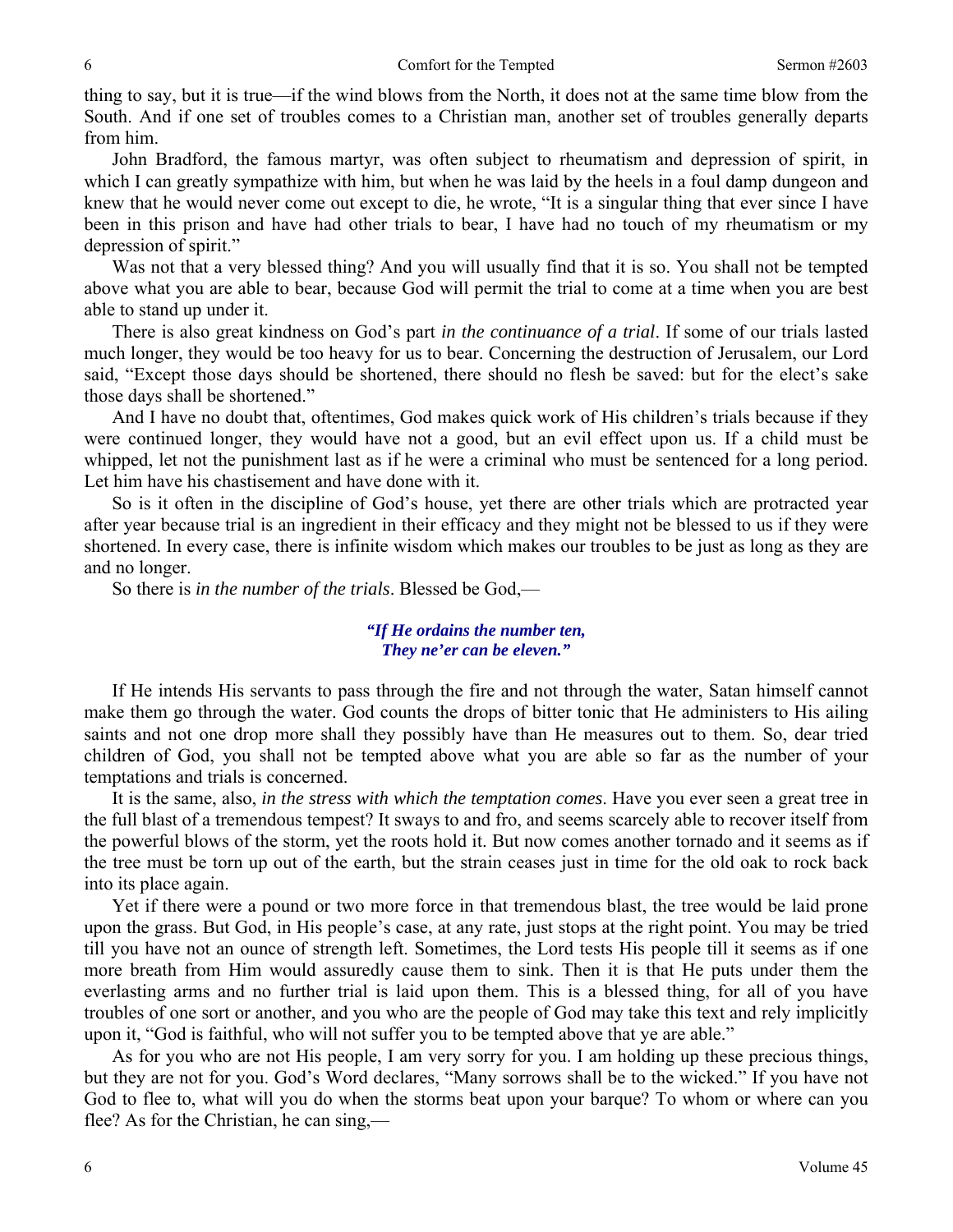*"Jesu, lover of my soul, Let me to Thy bosom fly, While the nearer waters roll, While the tempest still is high!* 

*"Hide me, O my Savior, hide, Till the storm of life is past; Safe into the haven guide; Oh receive my soul at last!* 

 But poor dear souls who love not Christ, where can you find comfort in your seasons of sorrow and trial? You who have lost wife and children—you who are pinched with poverty—you who are racked with sickness and yet have no Savior, what can you do? Poor houseless people in a snowstorm—what can they do without even a bush to shelter them? That is just your state and I grieve for you, and plead with you not to remain in such a pitiful condition a moment longer.

> *"Come, guilty souls, and flee away Like doves to Jesu's wounds; This is the welcome Gospel-day, Wherein free grace abounds.*

 Oh, that your sense of need might drive you to accept Christ as your Savior this very hour! As for His believing people, there is this solid comfort for them, they shall never be tempted above what they are able.

**IV.** The next comfort we gather from our text relates to THE PROVISION WHICH THE LORD MAKES FOR THE TEMPTED, "God is faithful, who...will with the temptation also make a way to escape."

 The Greek has it, "who will with the temptation also make *the* way to escape," for *there is a proper way to escape from a temptation.* There are twenty improper ways and woe to the man who makes use of any one of them. But there is only one proper way out of a trial and that is the straight way, the way that God has made for His people to travel.

 God has made *through* all trials the way by which His servants may rightly come out of them. When the brave young Jews were tried by Nebuchadnezzar, there was one way by which they might have kept out of the burning fiery furnace. They had only to bow their knees before the great image when the flute, harp, sackbut, and psaltery sounded.

 That way of escape would never have answered, for it was not the right one. The way for them was to be thrown into the furnace and there to have the Son of God walking with them in the midst of the fire that could not hurt them. In like manner, whenever you are exposed to any trial, mind that you do not try to escape from it in any wrong way.

 Notice especially that *the right way is always of God's making*, therefore any of you who are now exposed to temptation or trial have not to make your own way of escape out of it. God, and God alone, has to make it for you, so do not attempt to make it for yourselves.

 I knew a man who was in trouble because he was short of money, and the way he made for himself was to use somebody else's money, with which he had been entrusted. That was not God's way of escape for him, so he only plunged himself into a worse trial than he was in before.

 I have known a man of business in great trouble and things were going wrong with him, so he speculated, and gambled, and ruined both his business and his personal character. That was not God's way for him to escape from his troubles. Sometimes the best thing a man in trouble can do is to do nothing at all, but to leave all in the hands of God. "Stand still, and see the salvation of the LORD."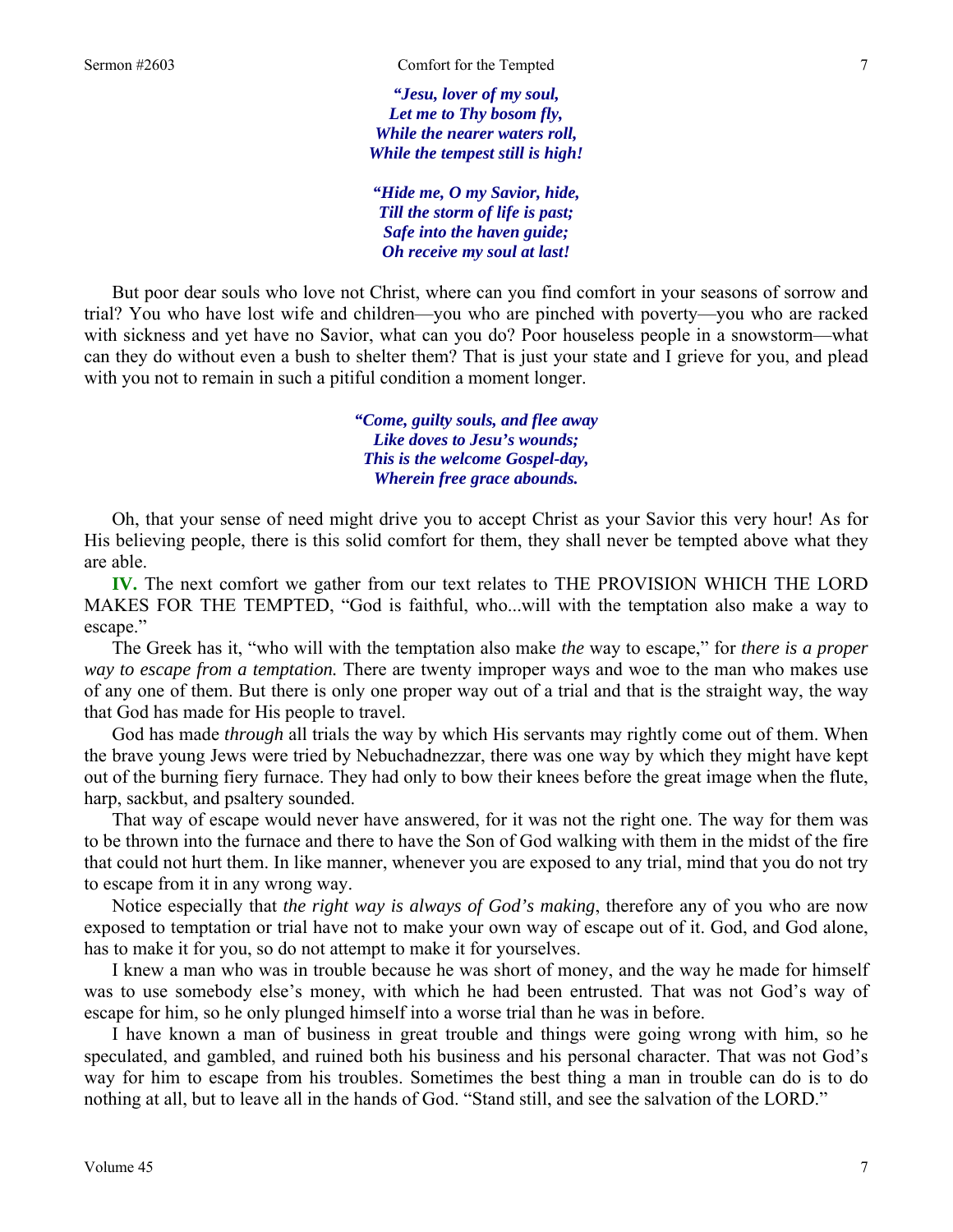When the Israelites came out of Egypt, God led them in a way at which men might well have caviled. There was nothing before them but the sea and behind them came Pharaoh in all his rage, crying, "I will pursue, I will overtake, I will divide the spoil; my lust shall be satisfied upon them; I will draw my sword, my hand shall destroy them."

 Now, then, what was God's way of escape for them? Right through the Red Sea, and on the other side they sang, when the Egyptians were drowned, "Sing ye to the LORD, for he hath triumphed gloriously; the horse and his rider hath he thrown into the sea." It would have been a great pity if they had tried to escape by any way of their own, or had attempted to turn around and fight Pharaoh, that would not have done at all, but the Lord made for His people the very best way of escape that could possibly have been devised.

 Notice, also, that *the Lord makes a way to escape "with the temptation*." He suffered the trial to come and at the same time He made a way of escape from it. God has planned it all, my brother, how you, His champion, shall go forth and fight valiantly in His strength, and how He will be your shield and your exceeding great reward.

 He will lead you into the dangerous defile, but then He can see the way out of it as well as the way into it, and He will take you safely through. Did not the psalmist sing, "To him which led his people through the wilderness: for his mercy endureth forever"? He not only led them into the wilderness, but He led them through it, blessed be His holy name!

 And if He has brought you into the wilderness of trouble and affliction, He made the way out of it at the same time that He made the trouble. "Trust in the LORD, and do good; so shalt thou dwell in the land, and verily thou shalt be fed. Delight thyself also in the LORD; and he shall give thee the desires of thine heart. Commit thy way unto the LORD; trust also in him; and he shall bring it to pass. And he shall bring forth thy righteousness as the light, and thy judgment as the noonday. Rest in the LORD, and wait patiently for him: fret not thyself because of him who prospereth in his way, because of the man who bringeth wicked devices to pass."

 "Seek ye first the kingdom of God and his righteousness," and all else that you need shall be added unto you. Keep clear of the sin of the temptation and you need not fear the sorrow of the temptation. If the trials do not drive you to your own devices, but drive you to your knees, they will, after all, be blessings to you.

 That is the fourth comfort, that God has made a way of escape for His people out of their trials. "Well, then," says someone, "I shall escape from this trial." Wait a moment, my friend, and listen to the closing words of the text, with which I will conclude my discourse.

**V.** This is the last point of comfort, THE SUPPORT WHICH GOD SUPPLIES IN THE TRIAL, "that ye may be able to bear it."

 God's way of escape from trial is not for His people to avoid it, so as not to pass through it, but such an escape as leads them through the trouble and out at the other end, not an escape *from* the Red Sea, but an escape *through* the Red Sea from a still greater trial. If you, beloved, are exposed to trial or temptation, you are to be made able to bear it. Now, pray, before you leave this building, that this last word, upon which I have not time to enlarge, may be fulfilled in your experience, "that ye may be able to bear it."

 Suppose you are to be poor. Well, if God has so appointed it, you will be poor, therefore, pray that you may be able to bear it. With honest industry and stern integrity, struggle to attain to a better position, but if all your efforts fail, then say to the Lord, "Nevertheless, not as I will, but as thou wilt."

 Perhaps your dear child is dying or your wife is sickening. You dread the thought of losing them and you would willingly give your life, if you could, for them. Well, do all you can for their recovery, for life is precious, and any money spent to save it will be well-spent. But if health is not to be granted to them, pray that you may be able to bear even that heavy trial.

 It is wonderful how God does help His people to bear troubles which they thought would crush them. I have seen poor feeble women, that I thought would die under their bereavement, become brave